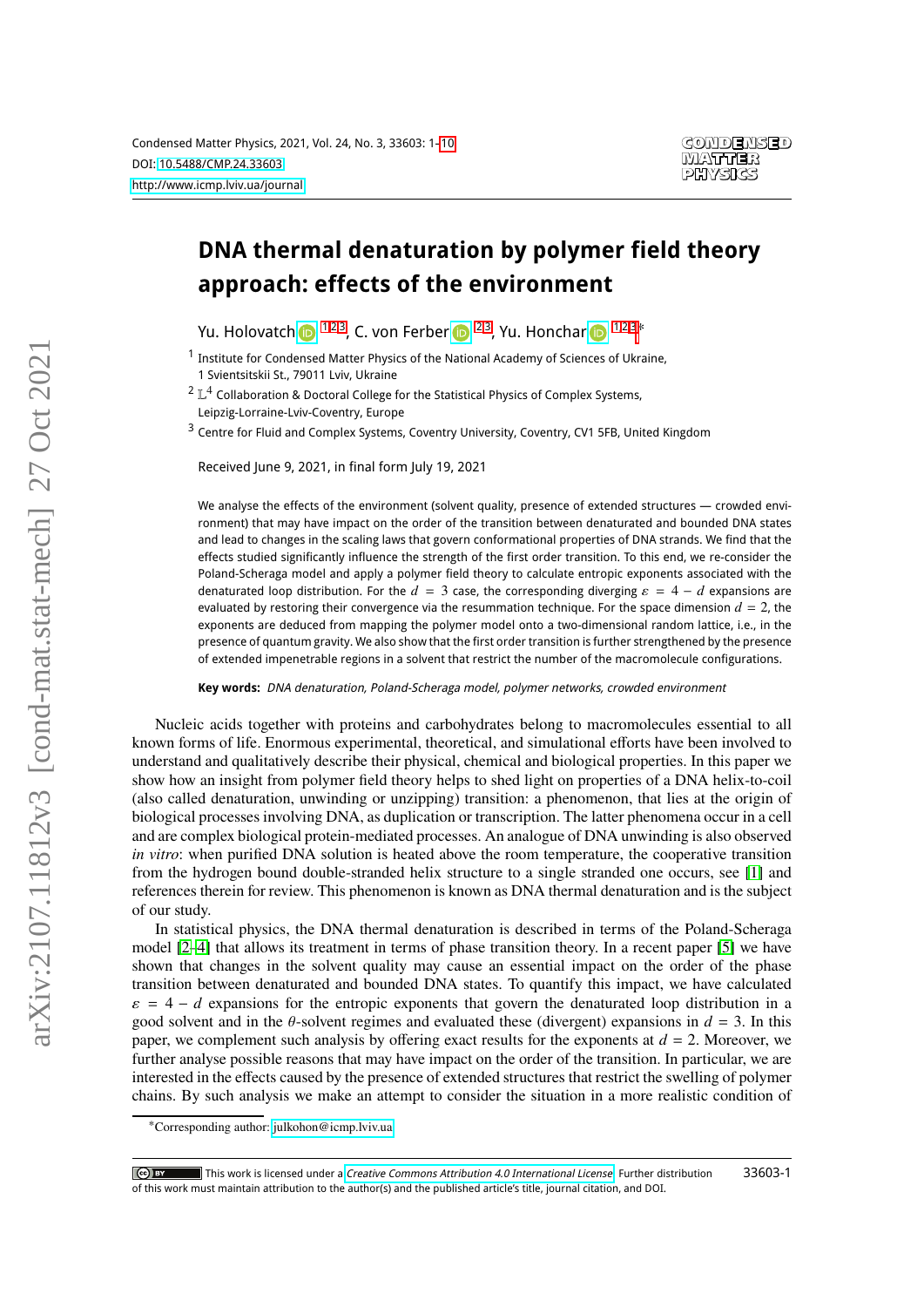

<span id="page-1-0"></span>**Figure 1.** Model of DNA thermal denaturation (unzipping) transition discussed in this paper. At low temperatures  $T$ , two DNA strands remain connected by hydrogen bonds and form a single long flexible polymer chain (figure **a**). With an increase of T, the chain unzips and a loop emerges: now the whole structure consists of two different 'species': double stranded side chains, shown by solid lines, and a single stranded loop shown by a thin line in the middle (figure **b**).

macromolecules in a crowded environment of a cell [\[6\]](#page-7-4).

The rest of the paper is organized as follows. In the next section we repeat some of our results for the scaling relations and entropic scaling exponents [\[5\]](#page-7-3) and give their numerical estimates at  $d = 3$ . Based on the exact conformal scaling dimensions for two-dimensional copolymers derived from an algebraic structure existing on a random lattice (quantum gravity) [\[7–](#page-7-5)[9\]](#page-7-6) we derive exact values of the exponents at  $d = 2$  and discuss the whole sector  $2 \le d \le 4$  in section [2.](#page-4-0) Crowded environment effects are analysed in section [3,](#page-5-0) conclusions are summarized in section [4.](#page-6-0) It is our pleasure and a big honour to contribute by this paper to the Festschrift devoted to Prof. Yu. Kalyuzhnyi on the occasion of his 70th birthday. Doing so we deeply acknowledge his seminal contributions to the soft matter physics in general and to the subject discussed in this paper in particular, see e. g., [\[10–](#page-7-7)[15\]](#page-7-8). CvF and YuH also are indebted to the jubilee for a long-lasting friendship, numerous discussions about physics and not only.

#### <span id="page-1-2"></span>**1. Poland-Scheraga model: scaling relations and**  $\varepsilon$ **-expansion**

The model suggested by Poland and Scheraga in middle-sixties [\[2,](#page-7-1) [3\]](#page-7-9) describes the DNA thermal denaturation by a proper account of energy-entropy interplay: at low temperatures  $T$ , the bound state, figure [1](#page-1-0)  $a$ , is favoured by energy whereas at high  $T$  the unbound state, figure 1  $b$ , is favoured by entropy as the one having more configurations. Poland and Scheraga's theoretical works lead to a whole family of DNA denaturation models [\[4,](#page-7-2) [6,](#page-7-4) [16](#page-7-10)[–24\]](#page-7-11). It was shown that the unzipping transition mechanism is governed by the universal loop exponent  $c$  which describes scaling of the partition function of a single-stranded DNA loop in double stranded side chains, see figure [1](#page-1-0) **b**:

<span id="page-1-1"></span>
$$
\mathcal{Z}_{\text{loop}} \sim \mu^{\ell} \ell^{-c},\tag{1.1}
$$

here,  $\ell$  is loop length (number of unbound segments) and  $\mu$  is non-universal fugacity. For  $c > 1$ , the model predicts the denaturation transition whereas for  $0 \le c \le 1$  the order parameter (average number of ordered bound pairs in a chain) is a continuous function of  $T$  smoothly changing between 1 and 0 when T increases from 0 to  $\infty$ . In turn, for larger values of c, the order parameter either continuously vanishes at  $T = T_c$  for  $1 < c \le 2$  or disappears abruptly at  $T = T_c$  for  $c > 2$ . The last two types of behaviour correspond to the second and first order phase transitions, respectively. However, the value of c is not obvious. First papers on the model suggested  $c = d/2$ , which lead to the second order transition and  $d = 3$  [\[2,](#page-7-1) [3\]](#page-7-9). Later Fisher has considered taking into account the self-avoiding nature of chains that lead to  $c = dv$  [\[16\]](#page-7-10), where v is polymer mean square end-to-end distance scaling exponent. Still, with  $v(d = 3) \approx 0.588$  [\[25\]](#page-7-12), the phase transition remains the second order. This result contradicts experimental observations of the first order nature of the transition [\[1\]](#page-7-0). A more general approach to analyze scaling properties of the macromolecule configurations shown in figure [1](#page-1-0) was based on polymer network theory, as interaction between the loop and the chain was taken into account [\[17–](#page-7-13)[21,](#page-7-14) [26,](#page-7-15) [27\]](#page-7-16). Considering both the side chains and the loop as self-avoiding walks (SAWs), it was shown that the phase transition is of the first order for  $d = 2$  and above. This result was further supported by numerical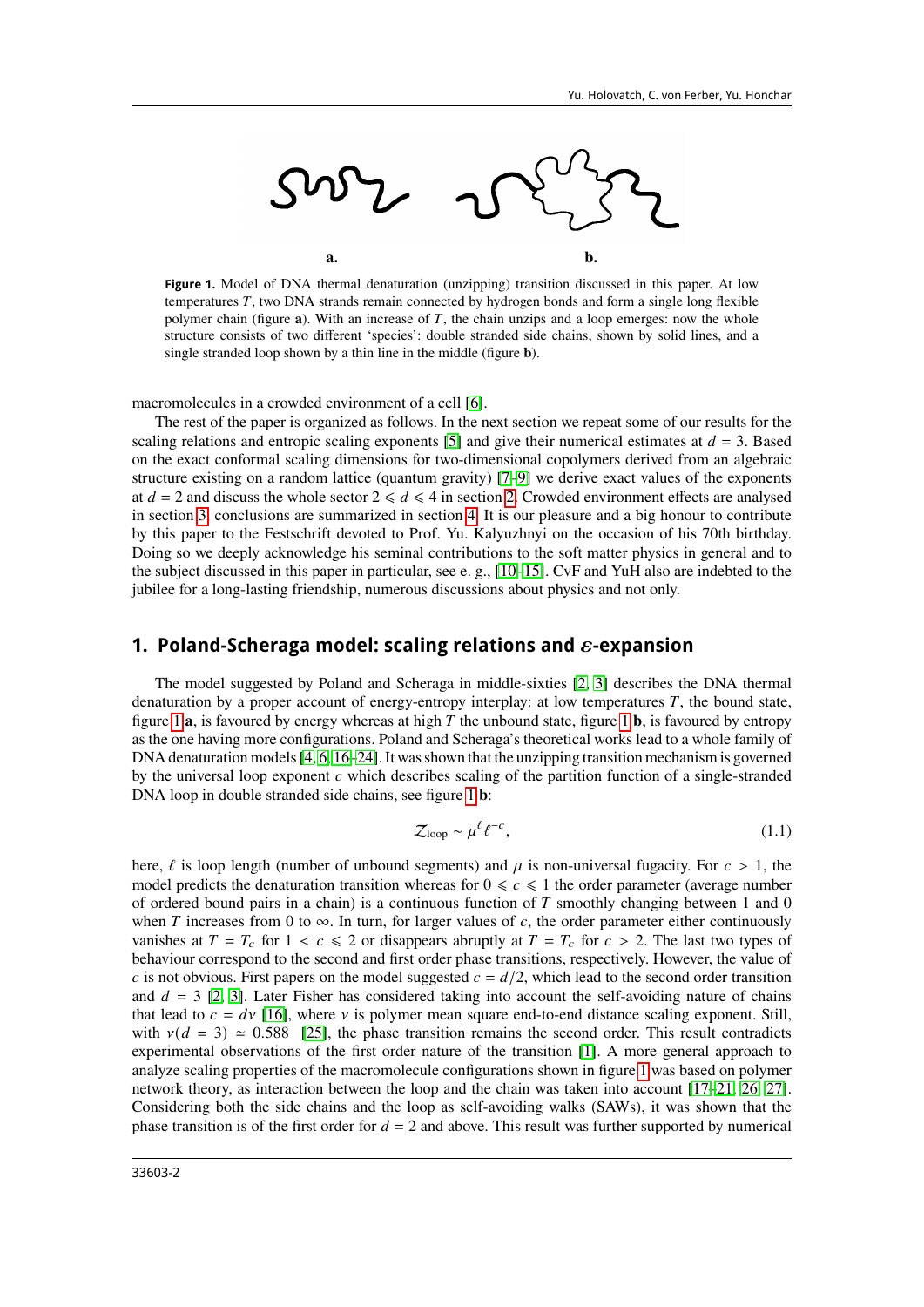

<span id="page-2-0"></span>**Figure 2. a:** block copolymer of two polymer chains of different species, shown by solid and thin lines, linked together. **b:** copolymer star consisting of  $f_1$  chains species 1 and  $f_2$  chains of species 2 tied together at their end points. Its scaling properties are governed by universal copolymer star exponents  $\eta_{f_1 f_2}$ . Note that the block copolymer gives a trivial example of a two-arm copolymer star with an exponent  $\eta_{11}$ .

simulations [\[26\]](#page-7-15) and it was also suggested that possible heterogeneity in chain structure may strengthen the transition.

Depending on temperature, the asymptotic scaling behaviour of a long flexible polymer macromolecule in a good solvent belongs either to random walk (RW),  $T = T_{\theta}$ , or to self-avoiding walk (SAW),  $T > T_{\theta}$  universality classes ( $T_{\theta}$  denoting the  $\theta$ -point) [\[28,](#page-8-0) [29\]](#page-8-1). Therefore, the only difference that may be observed in asymptotic scaling of chains of different species (in our case these are the double- and single-stranded chains) is due to the difference in asymptotic scaling properties of mutually interacting SAWs and RWs. Based on this fact, recently [\[5\]](#page-7-3) we have applied polymer field theory [\[9,](#page-7-6) [25,](#page-7-12) [32–](#page-8-2)[34\]](#page-8-3) to derive scaling relations that express the loop exponent  $c(1.1)$  $c(1.1)$  in terms of the familiar copolymer star exponents  $\eta_{f_1 f_2}$ . The latter govern the scaling of star-like polymer structures that are created by linking together the end points of polymer chains of two different species at a common core, as shown in figure [2.](#page-2-0) When such a copolymer star is immersed in a good solvent, its asymptotic properties are universal in the limit of long chains. In particular, the partition function (the number of configurations) of a copolymer star made of two sets of  $f_1$  and  $f_2$  mutually avoiding RWs scales with its size R as [\[9,](#page-7-6) [32–](#page-8-2)[34\]](#page-8-3):

$$
Z_{f_1 f_2}^G \sim R^{\eta_{f_1 f_2}^G} \,. \tag{1.2}
$$

In turn, the partition function of a copolymer star made of mutually avoiding sets of  $f_1$  SAWs and  $f_2$ RWs scales as:

$$
Z_{f_1 f_2}^U \sim R^{\eta_{f_1 f_2}^U - f_1 \eta_{20}^U} \,. \tag{1.3}
$$

The third case which is of interest here is the star of two sets of  $f_1$  and  $f_2$  SAWs. For its partition function, one gets:

$$
Z_{f_1 f_2}^S \sim R^{\eta_{f_1, f_2}^S - (f_1 + f_2)\eta_{20}^S} \,. \tag{1.4}
$$

Indices  $G, U, S$  in the above formulae refer to the fixed points (FPs) of the renormalization group transformation that govern the scaling of corresponding mutually avoiding structures: Gaussian FP for RWs, unsymmetric FP for RW and SAW, and symmetric FP for SAWs, see [\[32–](#page-8-2)[34\]](#page-8-3) for more details. Exponents  $\eta_{f_1,f_2}^S$  are related to  $\eta_{f_1,f_2}^U$  and to the homogeneous star exponents  $\eta_f$  [\[30,](#page-8-4) [31\]](#page-8-5) via:  $\eta_{f_1, f_2}^S = \eta_{f_1+f_2, 0}^U = \eta_{f_1+f_2}.$ 

With the above considerations in mind, one is led to four different cases that account for possible inhomogeneities and, therefore, for different scaling exponents of the DNA denaturation model shown in figure [1](#page-1-0) **b**:

- 1. both bound chains and the unbound loop are SAWs (SAW-SAW-SAW);
- 2. bound chains are SAWs, the loop is RW (SAW-RW-SAW);
- 3. the chains are RW-like, while the loop is SAW (RW-SAW-RW);
- 4. both the chains and the loop are RW-like, though they do not intersect each other (RW-RW-RW).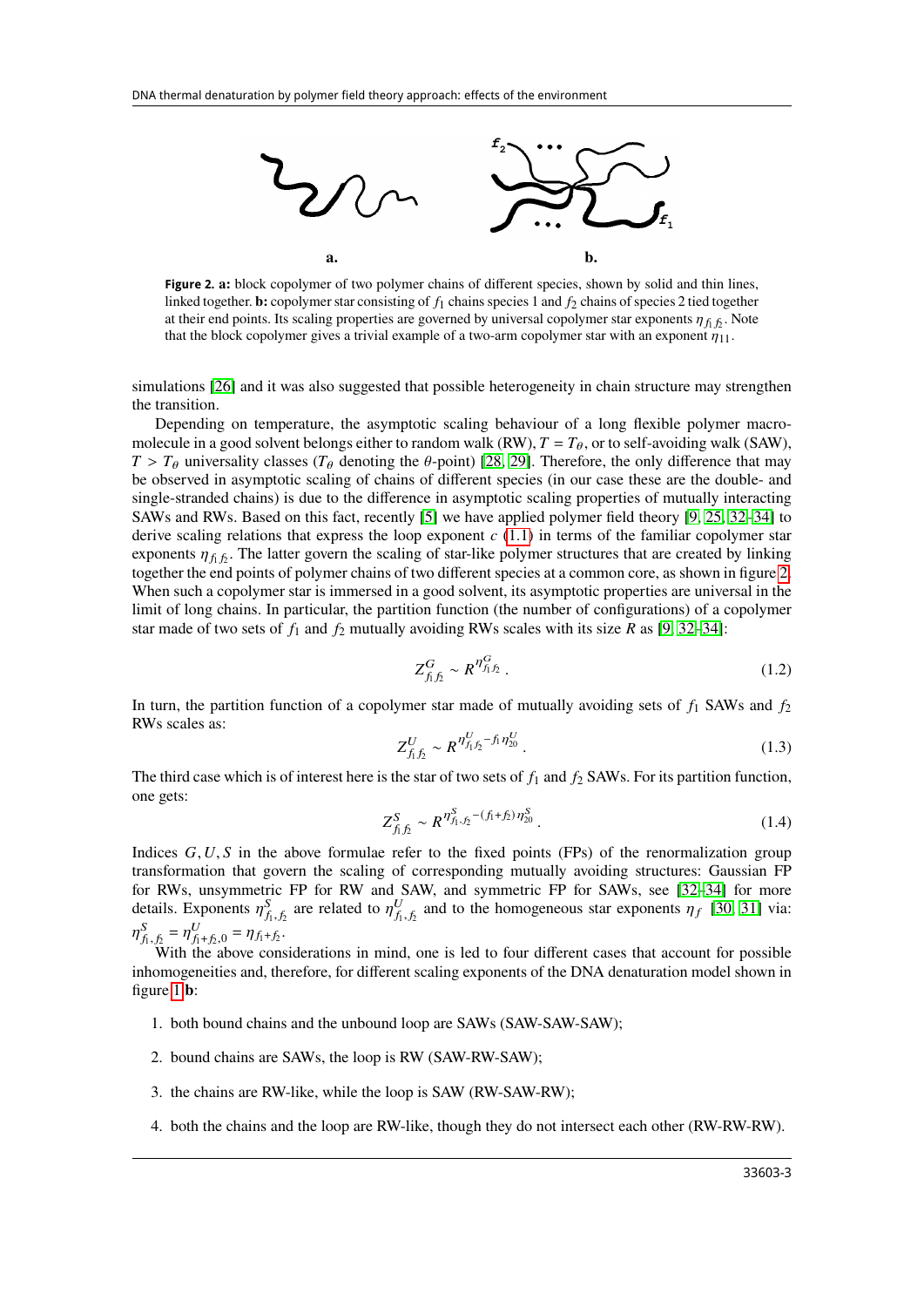The scaling relations that express the loop exponent  $c(1.1)$  $c(1.1)$  in terms of copolymer star exponents  $\eta_{f_1 f_2}$ for these four cases read [\[5\]](#page-7-3):

<span id="page-3-2"></span>

| 1. SAW-SAW-SAW: | $c_1 = v_{SAW}(3\eta_{20}^S + d - 2\eta_{12}^S),$ | (1.5) |
|-----------------|---------------------------------------------------|-------|
| 2. SAW-RW-SAW:  | $c_2 = v_{RW}(\eta_{20}^S + d - 2\eta_{12}^U),$   | (1.5) |
| 3. RW-SAW-RW:   | $c_3 = v_{SAW}(2\eta_{20}^S + d - 2\eta_{21}^U),$ |       |
| 4. RW-RW-RW:    | $c_4 = v_{RW}(d - 2\eta_{21}^G).$                 |       |

Here,  $v_{RW} = 1/2$  and  $v_{SAW}$  are the mean square end-to-end distance exponents for the random and selfavoiding walks, correspondingly, and d is space dimension. The exponents  $\eta_{f_1 f_2}$  have been calculated within field-theoretical renormalization group approach [\[9,](#page-7-6) [32–](#page-8-2)[34\]](#page-8-3) and are currently know in the fourth order of the  $\varepsilon = 4 - d$  expansion [\[35\]](#page-8-6). Below, we list them together with the  $\varepsilon$ -expansion for the exponent  $v_{SAW}$  [\[36\]](#page-8-7) in the corresponding order:

$$
\eta_{20}^{S}(\varepsilon) = -\varepsilon/4 - 9\varepsilon^{2}/128 + \varepsilon^{3}[264\zeta(3) - 49]/2048
$$
  
+  $\varepsilon^{4}[704\pi^{4} - 297600\zeta(5) + 38160\zeta(3) + 235]/655360,$  (1.6)

$$
\eta_{12}^{S}(\varepsilon) = -3\varepsilon/4 - 3\varepsilon^{2}/128 + 3\varepsilon^{3}[40\zeta(3) + 23]/2048
$$
  
+  $\varepsilon^{4}[64\pi^{4} - 32640\zeta(5) - 6480\zeta(3) + 3333]/131072$ , (1.7)

$$
\eta_{12}^U(\varepsilon) = -3\varepsilon/4 + \varepsilon^2 [42\zeta(3) - 13]/128 + \varepsilon^3 [384\zeta(3) - 5]/2048
$$
  
+  $\varepsilon^4 [1024\pi^4 - 528000\zeta(5) + 14880\zeta(3) + 7655]/655360,$  (1.8)

$$
\eta_{21}^{U}(\varepsilon) = -\varepsilon + \varepsilon^{2} [42\zeta(3) + 1]/64 + 17\varepsilon^{3}/1024
$$
  
 
$$
-\varepsilon^{4} [1056\zeta(3) - 721]/65536,
$$
 (1.9)

<span id="page-3-1"></span><span id="page-3-0"></span>
$$
\eta_{21}^G(\varepsilon) = -\varepsilon,\tag{1.10}
$$

$$
v_{SAW}(\varepsilon) = 1/2 + \varepsilon/16 + 15\varepsilon^2/512 + \varepsilon^3 [135/8192 - (33/1024)\zeta(3)] + \varepsilon^4 [3799/524288 \qquad (1.11)
$$

$$
- (873/32768)\zeta(3) - (11/40960)\pi^4 + (465/4096)\zeta(5)],
$$

where  $\zeta(x)$  is Riemann zeta-function. Note that the formula for the exponent  $\eta_{21}^G$  contains only linear in  $\varepsilon$  term and is exact.

Substituting expressions [\(1.6\)](#page-3-0)-[\(1.11\)](#page-3-1) into the scaling relations [\(1.5\)](#page-3-2) one can evaluate loop exponents  $c_i$  at any value of d. It is well known, however, that  $\varepsilon$ -expansions of the field theory are asymptotic at best and proper resummation technique is required to get a reliable numerical information on their basis [\[37,](#page-8-8) [38\]](#page-8-9). Applying resummation technique based on the Borel-Leroy transformation enhanced by conformal mapping of a cut-plane on a disc [\[39–](#page-8-10)[41\]](#page-8-11), we arrived at the following values of the loop exponents  $c_i$  for  $d = 3$  [\[5\]](#page-7-3):

$$
c_1 = 2.147 \pm 0.009, \quad c_2 = 2.169 \pm 0.004, \quad c_3 = 2.76 \pm 0.03, \quad c_4 = 2.5.
$$
 (1.12)

Clearly,  $c > 2$  in all configurations, which confirms the first order transition.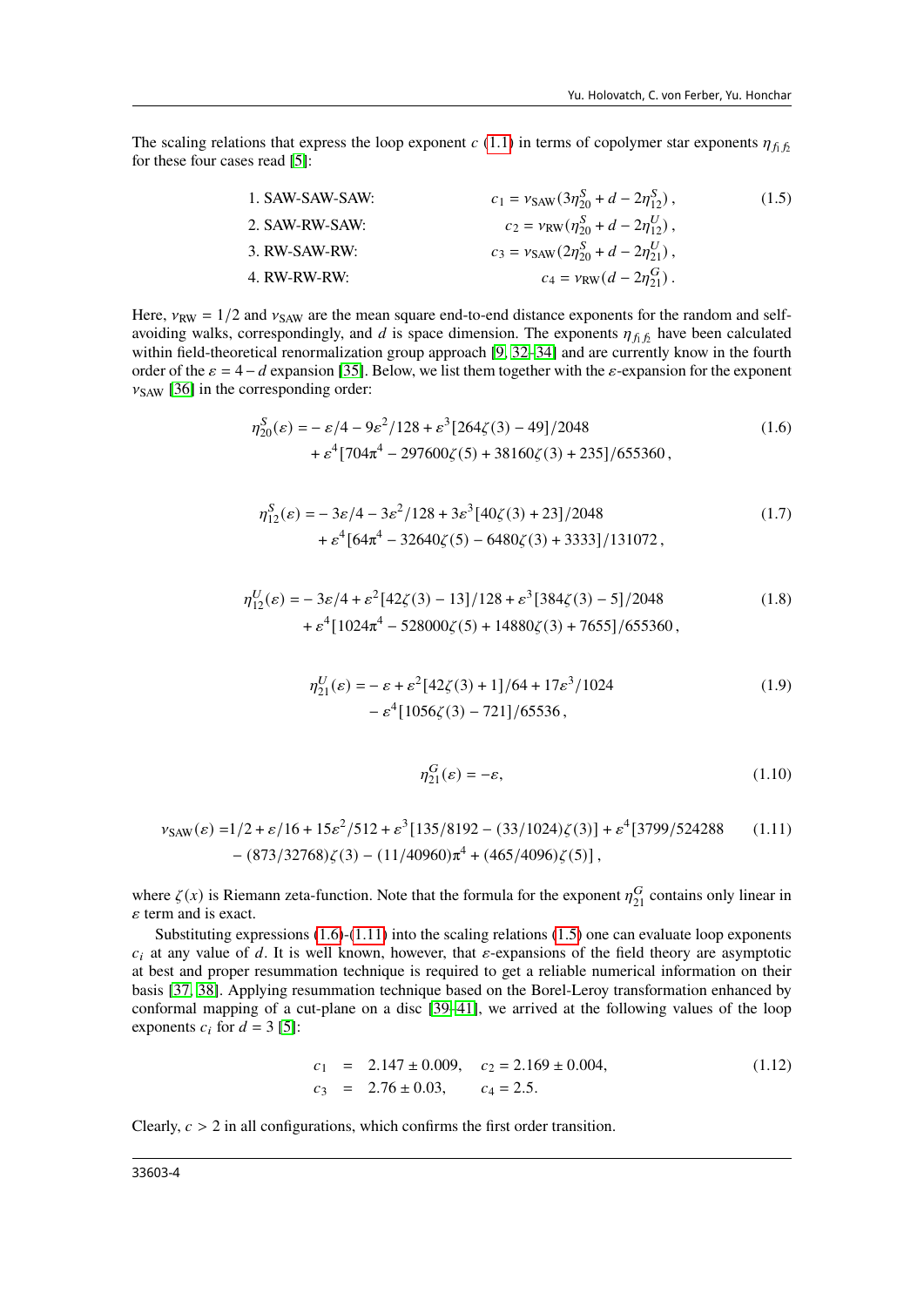

<span id="page-4-3"></span>**Figure 3.** (Colour online) Loop closure exponents  $c_i$  at different space dimension d. Triangles show exact results at  $d = 2$  [\(2.3\)](#page-4-1) and squares show most accurate results obtained by resummation at  $d = 3$  [\[5\]](#page-7-3). The lines show analytic continuation to non-integer  $d$  via  $\varepsilon$ -expansion in the first and second orders, thick solid and thin dashed lines, correspondingly. Note that in the case of mutually avoiding RWs (blue line), loop closure exponents  $c_4(\varepsilon)$  are exact and linear in  $\varepsilon$ .

### <span id="page-4-0"></span>**2. Exact results at**  $d = 2$  and quantum gravity

As has been discussed above, the  $\varepsilon$ -expansions for the  $c_i$  may serve as a basis for reliable numerical estimates at  $d = 3$  provided appropriate resummation technique is applied. With the perturbative expansions and their numerical estimates at hand, it is instructive to corroborate the results by comparing them with the data for other space dimensions, if available. One obvious result is obtained for  $d = 4$ : there, as it is easy to check via equations [\(1.5\)](#page-3-2), all exponents are equal:  $c_i$  ( $d = 4$ ) = 2. Besides, there is a tempting opportunity to get exact values for the exponents at  $d = 2$ . Indeed, to this end one can make use of the exact results for the scaling exponents of  $d = 2$  copolymer stars of mutually avoiding bunches of SAW and RW [\[7,](#page-7-5) [8\]](#page-7-17). There, the relations between exponents in fluctuating geometry (quantum gravity) and flat  $d = 2$  geometry have been used to extract the exact values of the exponents. In notations of the previous section, the exponents read:<sup>[1](#page-4-2)</sup>

$$
\eta_{f_1 f_2}^G = \frac{1}{48} \left\{ 4 - \left[ \sqrt{24 f_1 + 1} + \sqrt{24 f_2 + 1} - 2 \right]^2 \right\},\tag{2.1}
$$

$$
\eta_{f_1 f_2}^U = \frac{1}{48} \left\{ 4 + 5f_1 - \left[ 3f_1 + \sqrt{24f_2 + 1} - 1 \right]^2 \right\}.
$$
 (2.2)

Substituting these formulae into equations [\(1.5\)](#page-3-2) and taking into account that  $y_{SAW}(d = 2) = 3/4$  [\[25\]](#page-7-12), one gets the following exact values of the exponents  $c_i$  at  $d = 2$ :

<span id="page-4-1"></span>
$$
c_1 = \frac{77}{32} \approx 2.406, \quad c_2 = \frac{109}{48} \approx 2.271,
$$
  

$$
c_3 = \frac{7}{2}, \quad c_4 = 3.
$$
 (2.3)

These values are shown by triangles in figure [3.](#page-4-3) The obtained result for the exponent  $c_3$  recovers the value predicted at  $d = 2$  by the exact formula that follows from equation [\(1.5\)](#page-3-2) and is also valid for other values of d:  $c_3 = 2 + \varepsilon/2$ .

Comparing the values of the loop closure exponents  $c_i$  at  $d = 2$  and at  $d = 3$  one can arrive at certain conclusions about an impact of chain heterogeneity on the strength of the DNA thermal denaturation

<span id="page-4-2"></span><sup>&</sup>lt;sup>1</sup>Cf. equations (100), (101) of [\[9\]](#page-7-6).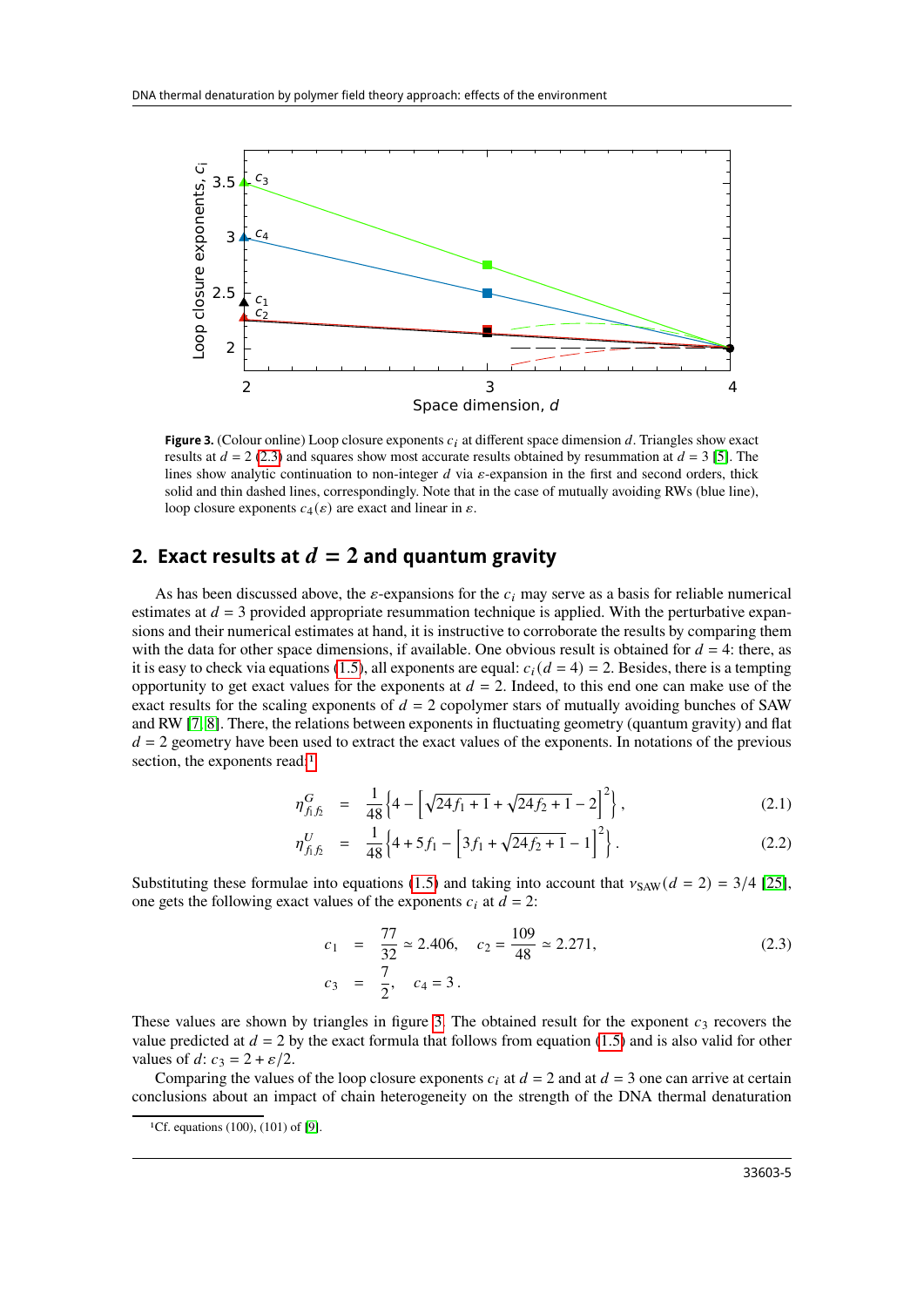transition. The first observation is that passing from the homogeneous SAW composition within the Poland-Scheraga model (as described by the exponent  $c_1$ ) usually leads to strengthening of the first order transition. When the SAW side chains are substituted by RWs, the strength of the transition increases:  $c_3 > c_1$ ,  $c_4 > c_2$ . In turn, when the side chains remain unchanged, the change of the SAW loop to the RW loop decreases the strength of the first order transition:  $c_3 > c_4$  and  $c_1 > c_2$ . The last effect is more pronounced for the RW side chains and at space dimension  $d = 2$ . In general, the following rule holds:  $c_2 < c_1 < c_4 < c_3$  (with  $c_2 \sim c_1$  at  $d = 3$ ).

Another striking feature that follows from the comparison of the exact and perturbative results shown in figure [3](#page-4-3) is a rather unusual behaviour of the  $\varepsilon$ -expansion curves. Indeed, the first order  $\varepsilon$ -expansion for the exponents  $c_i$  (solid lines in the plot) nicely corresponds to the resummed  $\varepsilon^4$ -data at  $d = 3$  and to the exact values at  $d = 2$ . Such a behaviour is obvious for the exponent  $c_3$ , where the first order  $\varepsilon$ -expansion provides an exact number. However, for the other exponents, an account of the higher orders of the perturbative expansion needs careful application of the resummation technique. Being evaluated naïvely by simple adding higher order contribution, the  $\varepsilon$ -expansion holds only very close to the upper critical dimension  $d = 4$ , as shown in the figure by the thin dashed lines for the case of  $\varepsilon^2$ -data. Therefore, the first order  $\varepsilon$ -expansion provides the so-called optimal truncation [\[38\]](#page-8-9) for the  $c_i(\varepsilon)$  series.

#### <span id="page-5-0"></span>**3. Crowded environment**

In two former sections, [1](#page-1-2) and [2,](#page-4-0) we discussed an impact of the solvent quantity on the order of the DNA thermal denaturation transition. Another factor that may modify the scaling exponents of long flexible polymer macromolecules is the presence of impurities — impenetrable regions in a solvent that restrict the number of polymer configurations, see e.g., [\[42\]](#page-8-12) and references therein. Statistics of polymers in disordered medium is of interest for a number of reasons. In the context of our study it is important to mention its relevance for treating macromolecules in a cell, composed of many different kinds of biochemical species [\[43](#page-8-13)[–45\]](#page-8-14).

There exist different analytic frameworks to model an impact of disordered medium on the scaling properties of (interacting) SAWs and RWs. To give a few examples, the latter are studied on a percolation cluster [\[46,](#page-8-15) [47\]](#page-8-16) or at presence of quenched defects [\[48](#page-8-17)[–55\]](#page-8-18). Taking into consideration that the uncorrelated defects do not influence polymer scaling [\[48,](#page-8-17) [49\]](#page-8-19), the so-called 'extended' or long-range correlated structural disorder has been shown to be relevant. A model of long-range correlated disorder has been suggested in [\[50\]](#page-8-20) and further exploited in studies of polymers [\[52–](#page-8-21)[55\]](#page-8-18). Within this model, one considers the defects, characterized by the density-density pair correlation function  $q(r)$  decaying at a large distance  $r$  according to the power law

<span id="page-5-2"></span>
$$
g(r) \sim r^{-a} \,. \tag{3.1}
$$

For integer values of a, such defects have a direct interpretation: the case  $a = d$  corresponds to point-like defects, while  $a = d - 1$  ( $a = d - 2$ ) correspond to straight lines (planes) of defects of random orientation. Sometimes non-integer values of a are interpreted in terms of fractal structures.<sup>[2](#page-5-1)</sup> Detailed analysis of an impact of the long-range correlated disorder [\(3.1\)](#page-5-2) on possible changes in the exponents [\(1.5\)](#page-3-2) and hence on the DNA thermal denaturation is beyond the scope of this study. However, we will use some of the previously obtained results in order to understand and qualitatively describe this possible impact.

It is easy to see that the presence of long-range correlated impurities may or may not be relevant and change the polymer scaling exponents depending on the value of  $a$ . Indeed, large-distance asymptotics of the pair correlation function [\(3.1\)](#page-5-2) corresponds to the power-law behaviour of its Fourier-image at small wave vector k in the form  $k^{a-d}$ . Therefore, by simple power counting, one arrives at the conclusion that such a term becomes relevant at small  $k$  for  $a < d$ . Applying field-theoretic renormalization group technique, the corresponding polymer model has been analysed and the scaling exponents were calculated in the two-loop approximation at fixed  $d = 3$  and different values of the correlation parameter a as well as in a one-loop order by the double expansion in  $\varepsilon = 4 - d$  and  $\delta = 4 - a$  [\[52](#page-8-21)[–54\]](#page-8-22). The derivation given below is based on these double  $\varepsilon$ ,  $\delta$  expansions. In particular, it has been shown that for certain

<span id="page-5-1"></span><sup>2</sup>See also [\[56](#page-8-23)[–58\]](#page-8-24), where the relation of fractal dimension to the analytically continued non-integer dimension is discussed in more details.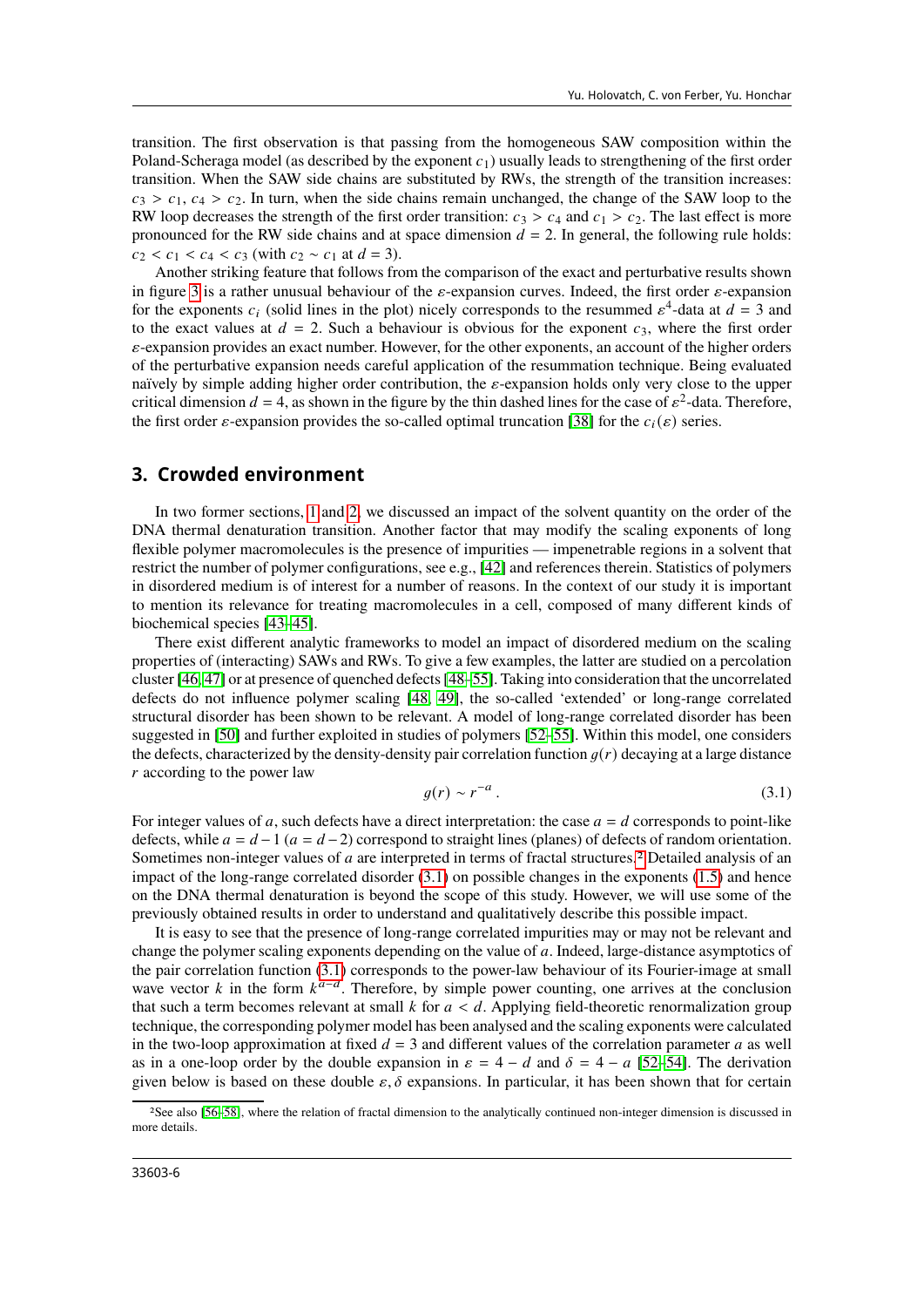region of parameters  $\varepsilon/2 < \delta < \varepsilon$ , the scaling properties of a single flexible polymer chain in porous environment with a long-range correlated structure are governed by a new, 'long-range' fixed point L. The mean square end-to-end distance exponent  $v_{SAW}$  in the first order of  $\varepsilon$ ,  $\delta$  expansion reads [\[52\]](#page-8-21):

<span id="page-6-3"></span>
$$
v_{\text{SAW}}^L = 1/2 + \delta/8 + \dots \tag{3.2}
$$

In turn, the  $\eta_{f_1 f_2}$  exponents for co-polymer stars in porous environment with long-range correlated structure are given by:<sup>[3](#page-6-1)</sup>

<span id="page-6-2"></span>
$$
\eta_{f_1 f_2}^{S_L} = \frac{-(f_1 + f_2)(f_1 + f_2 - 1)\delta}{4}, \qquad (3.3)
$$

$$
\eta_{f_1 f_2}^{U_L} = \frac{-f_1(f_1 + 3f_2 - 1)\delta}{4}, \qquad (3.4)
$$

$$
\eta_{f_1 f_2}^{G_L} = -f_1 f_2 \delta \,. \tag{3.5}
$$

In equations [\(3.3\)](#page-6-2)–[\(3.5\)](#page-6-2), the first exponent  $\eta_{f}^{S_L}$  $S_L$  corresponds to the star of  $f_1 + f_2$  SAWs, the second exponent  $\eta_{f_t}^{U_L}$  $U_L$  describes the star of mutually avoiding sets of  $f_1$  SAWs and  $f_2$  RWs, and the third exponent  $\eta_{f_t}^{\tilde{G}_L}$  $G_L$  describes the star of two mutually avoiding sets of  $f_1$  and  $f_2$  RWs.

Two cautions are at place here. First, the 'long-range' fixed point  $S_L$  is accessible in the region where the above mentioned power counting shows that the disorder is irrelevant. Second, the fixed points  $U_L$ and  $G_L$  can be reached only for specific initial conditions. Similar situation is also encountered when the  $\varepsilon$ ,  $\delta$  expansion is applied to study models of m-vector magnets with long-range correlated quenched disorder [\[50\]](#page-8-20). However, an account of higher order contributions restores the physical region of stability of the 'long-range' fixed point confirming a qualitatively correct result of the first-order analysis, see e.g., [\[59\]](#page-8-25) and references therein. Therefore, with an aim of getting a qualitative description of an impact of extended long-range correlated impurities on the DNA thermal denaturation transition, we proceed with formulae  $(3.2)$ – $(3.5)$  substituting them into the scaling relations  $(1.5)$  and arrive at the following first-order values for the  $c_i$  exponents:

<span id="page-6-4"></span>
$$
c_1^L = c_2^L = 2 - \varepsilon/2 + 5\delta/4, \qquad (3.6)
$$

$$
c_3^L = c_4^L = 2 - \varepsilon/2 + 2\delta.
$$
 (3.7)

As it follows from equation [\(3.1\)](#page-5-2), the smaller is  $a$ , the stronger are the correlations in porous structure that restricts the volume available for the macromolecule. Indeed, the density-density correlation function  $g(r)$  decays slower with a decrease of a, attaining the fat-tail features. The positive sign at the linear in  $\delta$  terms in equations [\(3.6\)](#page-6-4), [\(3.7\)](#page-6-4) brings about an increase in the exponents  $c_i$  with an increase of  $\delta = 4 - a$ . This allows to conclude, that an increase in density correlations of the porous structure leads to strengthening of the DNA thermal denaturation transition. Moreover, comparing equations [\(3.6\)](#page-6-4) and [\(3.7\)](#page-6-4), one concludes that  $c_3^L$  $\frac{L}{3}$ ,  $c_4^4 > c_1^L$ ,  $c_2^L$ , similar to what was observed for the DNA denaturation in a pure solvent without porous medium. The difference between the exponents increases with an increase of  $\delta$ :  $c_{3,4}^L - c_{1,2}^L = 3\delta/4$ . Of course, with all cautions mentioned above, these results should be considered as qualitative predictions, rather than a quantitative description of DNA denaturation in a crowded environment. The above obtained relations  $c_1^L$  $L_1^L = c_2^L$  $rac{L}{2}$  and  $c_3^L$  $\frac{L}{3} = c_4^L$  may be (and perhaps indeed are) violated in the second order of the perturbation theory. However, it is worth mentioning that the scaling arguments supported by the renormalization group calculations predict the effect of strengthening the order of the denaturation transition when it occurs in presence of extended structures that restrict the swelling of the polymer coil.

#### <span id="page-6-0"></span>**4. Conclusions**

The value of the loop closure exponent  $c(1.1)$  $c(1.1)$  discriminates between different ways the thermal denaturation of the DNA occurs: for  $c > 2$ , the denaturated loop emerges abruptly, in the first order

<span id="page-6-1"></span><sup>3</sup>Cf. equation (39) from [\[55\]](#page-8-18).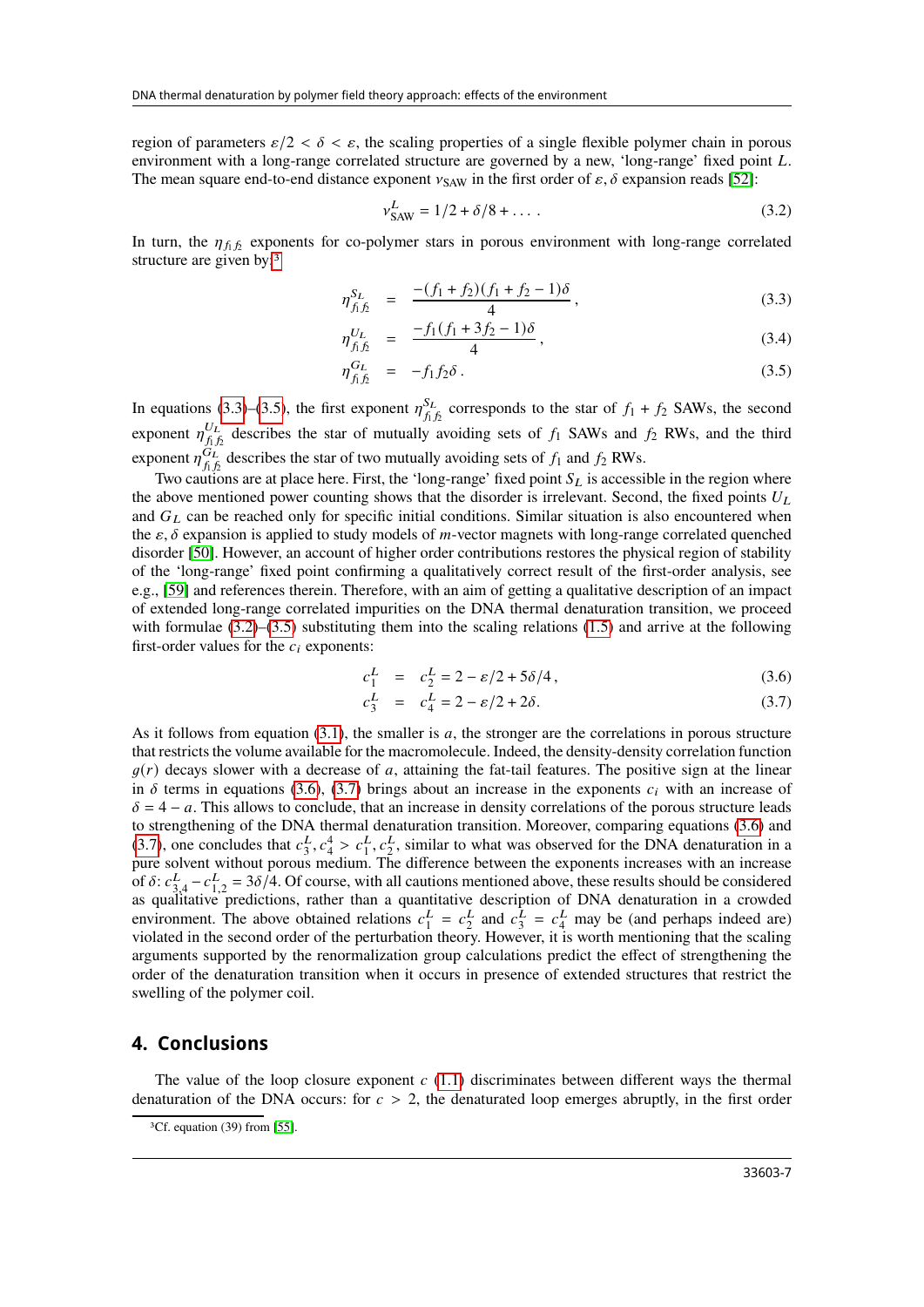phase transition manner, for  $1 < c < 2$ , the transition is continuous, and for  $c < 1$ , no transition happens. Numerous attempts of theoretical description and numerical simulation of this phenomenon finally led to the coherent picture, observed also in the *in vitro* experiments and simulations [\[1,](#page-7-0) [17,](#page-7-13) [27,](#page-7-16) [60\]](#page-8-26): the transition is of the first order and  $c > 2$ . Besides, the factors that may have an impact on the strength, and, eventually, even on the order, of this transition are discussed in the literature [\[6\]](#page-7-4). In a recent paper [\[5\]](#page-7-3), we have derived scaling relations that express the loop closure exponent  $c$  of the Poland-Scheraga model in terms of the copolymer star exponents  $\eta_{f_1 f_2}$  [\[32](#page-8-2)[–34\]](#page-8-3). This enabled us to analyse an impact of inhomogeneities in DNA chain composition and solvent quality on the order of the transition. As it has been shown in [\[5\]](#page-7-3) and as it is briefly discussed in the above section [1,](#page-1-2) consideration of the macromolecule as sets of mutually avoiding SAWs and RWs (see figure [1\)](#page-1-0) leads to an increase in value of  $c$  and  $d = 3$  and, hence, strengthens the first order transition. In the present paper, we support this observation providing exact results at  $d = 2$ . Moreover, we show that the effect of strengthening is further enhanced by the so-called crowded environment with the long-range correlated inhomogeneities.

#### **5. Acknowledgement**

We acknowledge useful discussions with Maxym Dudka, Ralph Kenna, Mariana Krasnytska, and Dmytro Shapoval. This work was supported in part by the National Academy of Sciences of Ukraine, project KPKBK 6541230.

#### **References**

- <span id="page-7-0"></span>1. Wartell R. M., Benight A. S., Phys. Rep., 1985, **126**, No. 2, 67, doi[:10.1016/0370-1573\(85\)90060-2.](https://doi.org/10.1016/0370-1573(85)90060-2)
- <span id="page-7-1"></span>2. Poland D., Sheraga H. A., J. Chem. Phys., 1966, **45**, 1456, doi[:10.1063/1.1727785.](https://doi.org/10.1063/1.1727785)
- <span id="page-7-9"></span>3. Poland D., Sheraga H. A., J. Chem. Phys., 1966, **45**, 1464, doi[:10.1063/1.1727786.](https://doi.org/10.1063/1.1727786)
- <span id="page-7-2"></span>4. Poland D., Sheraga H. A., Theory of Helix-Coil Transitions in Biopolymers: Statistical Mechanical Theory of Order-Disorder Transitions in Biological Macromolecules, Academic Press, Inc., 1970.
- <span id="page-7-3"></span>5. Honchar Yu., von Ferber C., Holovatch Yu., Physica A, 2021, **573**, 125917, doi[:10.1016/j.physa.2021.125917.](https://doi.org/10.1016/j.physa.2021.125917)
- <span id="page-7-4"></span>6. Reiter-Schad M., Werner E., Tegenfeldt J., Mehlig B., Ambjörnsson T., J. Chem. Phys., 2015, **143**, 115101, doi[:10.1063/1.4930220.](https://doi.org/10.1063/1.4930220)
- <span id="page-7-5"></span>7. Duplantier B., Phys. Rev. Lett., 1999, **82**, 880, doi[:10.1103/PhysRevLett.82.880.](https://doi.org/10.1103/PhysRevLett.82.880)
- <span id="page-7-17"></span>8. Duplantier B., Physica A, 1999, **263**, 452, doi[:10.1016/s0378-4371\(98\)00638-4.](https://doi.org/10.1016/s0378-4371(98)00638-4)
- <span id="page-7-6"></span>9. von Ferber C., Scaling of Miktoarm Star Polymers. In: Order, Disorder and Criticality. Advanced Problems of Phase Transition Theory. Yu. Holovatch (Ed.), World Scientific, Singapore, 2004, 201–251, doi[:10.1142/5376.](https://doi.org/10.1142/5376)
- <span id="page-7-7"></span>10. Kastelic M., Kalyuzhnyi Yu. V., Hribar-Lee B., Dill K. A., Vlachy V., PNAS, 2015, **112**, 6766–6770, doi[:10.1073/pnas.1507303112.](https://doi.org/10.1073/pnas.1507303112)
- 11. Kastelic M., Kalyuzhnyi Yu. V., Vlachy V., Soft Matter, 2016, **12**, 7289, doi[:10.1039/c6sm01513a.](https://doi.org/10.1039/c6sm01513a)
- 12. Kalyuzhnyi Yu.V., Vlachy V., J. Chem. Phys., 2016, **144**, 215101, doi[:10.1063/1.4953067.](https://doi.org/10.1063/1.4953067)
- 13. Kalyuzhnyi Yu.V., Vlachy V., J. Phys.: Condens. Matter, 2018, **30**, 485101, doi[:10.1088/1361-648X/aae914.](https://doi.org/10.1088/1361-648X/aae914)
- 14. Kastelic M., Dill K. A., Kalyuzhnyi Yu. V., Vlachy V., J. Mol. Liq., 2018, **270**, 234–242, doi[:10.1016/j.molliq.2017.11.106.](https://doi.org/10.1016/j.molliq.2017.11.106)
- <span id="page-7-8"></span>15. Hvozd T., Kalyuzhnyi Yu. V., Vlachy V., Soft Matter, 2020, **16**, 8432, doi[:10.1039/d0sm01014f.](https://doi.org/10.1039/d0sm01014f)
- <span id="page-7-10"></span>16. Fisher M., J. Chem. Phys., 1966, **45**, 1469, doi[:10.1063/1.1727787.](https://doi.org/10.1063/1.1727787)
- <span id="page-7-13"></span>17. Causo M. S., Coluzzi B., Grassberger P., Phys. Rev. E, 2000, **62**, 3958, doi[:10.1103/PhysRevE.62.3958.](https://doi.org/10.1103/PhysRevE.62.3958)
- 18. Kafri Y., Mukamel D., Peliti L., Phys. Rev. Lett., 2000, **85**, 4988, doi[:10.1103/PhysRevLett.85.4988.](https://doi.org/10.1103/PhysRevLett.85.4988)
- 19. Kafri Y., Mukamel D., Peliti L., Eur. Phys. J. B, 2002, **27**, 135, doi[:10.1140/epjb/e20020138.](https://doi.org/10.1140/epjb/e20020138)
- 20. Carlon E., Orlandini E., Stella A. L., Phys. Rev. Lett., 2002, **88**, 198101, doi[:10.1103/PhysRevLett.88.198101.](https://doi.org/10.1103/PhysRevLett.88.198101)
- <span id="page-7-14"></span>21. Carlon E., Baiesi M., Phys. Rev. E, 2004, **70**, 066118, doi[:10.1103/PhysRevE.70.066118.](https://doi.org/10.1103/PhysRevE.70.066118)
- 22. Richard C., Guttmann A., J. Stat. Phys., 2004, **115**, 925, doi[:10.1023/B:JOSS.0000022370.48118.8b.](https://doi.org/10.1023/B:JOSS.0000022370.48118.8b)
- 23. Berger Q., Giacomin G., Khatib M., Ann. Henri Lebesgue., 2020, **3**, 299, doi[:10.5802/ahl.34.](https://doi.org/10.5802/ahl.34)
- <span id="page-7-11"></span>24. Legrand A., Electron. J. Probab., 2021, **26**, No. 10, 1–43, doi[:10.1214/20-EJP563.](https://doi.org/10.1214/20-EJP563)
- <span id="page-7-12"></span>25. des Cloizeaux J., Jannink G., Polymers in Solution. Their Modelling and Structure, Oxford University Press, New York, 1991.
- <span id="page-7-15"></span>26. Baiesi M., Carlon E., Stella A. L., Phys. Rev. E, 2002, **66**, doi[:10.1103/PhysRevE.66.021804.](https://doi.org/10.1103/PhysRevE.66.021804)
- <span id="page-7-16"></span>27. Blossey R., Carlon E., Phys. Rev. E, 2003, **68**, 061911, doi[:10.1103/PhysRevE.68.061911.](https://doi.org/10.1103/PhysRevE.68.061911)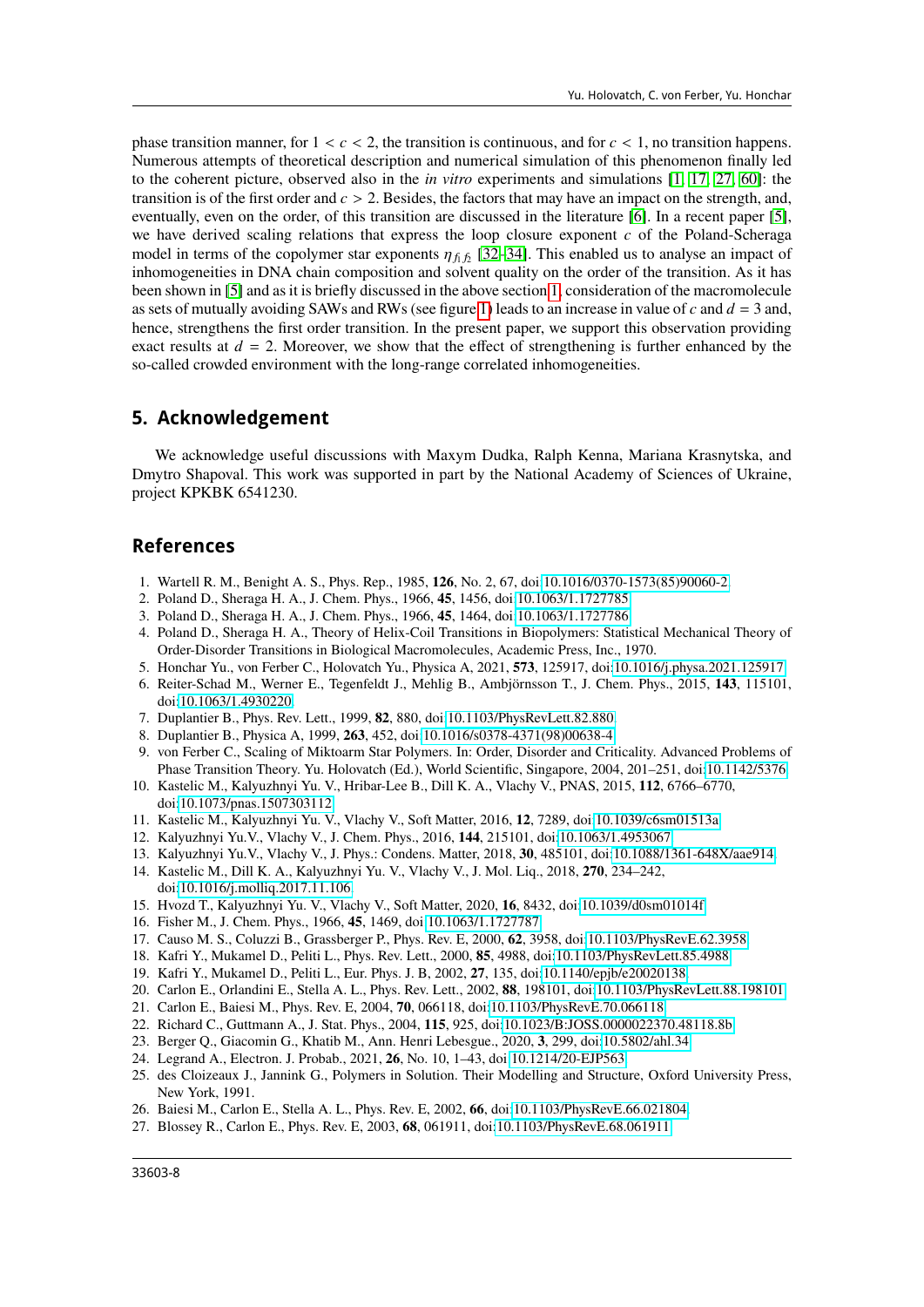- <span id="page-8-0"></span>28. Schäfer L., Kapeller C., J. Phys. (Paris), 1985, **46**, 1853, doi[:10.1051/jphys:0198500460110185300.](https://doi.org/10.1051/jphys:0198500460110185300)
- <span id="page-8-1"></span>29. Schäfer L., Lehr U., Kapeller C., J. Phys. I, 1991, **1**, 211, doi[:10.1051/jp1:1991125.](https://doi.org/10.1051/jp1:1991125)
- <span id="page-8-4"></span>30. Duplantier B., J. Stat. Phys., 1989, **54**, 581, doi[:10.1007/BF01019770.](https://doi.org/10.1007/BF01019770)
- <span id="page-8-5"></span>31. Schaäfer L., von Ferber C., Lehr U., Duplantier B., Nucl. Phys. B, 1992, **374**, 473, doi[:10.1016/0550-3213\(92\)90397-T.](https://doi.org/10.1016/0550-3213(92)90397-T)
- <span id="page-8-2"></span>32. von Ferber C., Holovatch Yu., Phys. Rev. E, 1997, **56**, 6370, doi[:10.1103/PhysRevE.56.6370.](https://doi.org/10.1103/PhysRevE.56.6370)
- 33. von Ferber C., Holovatch Yu., Europhys. Lett., 1997, **39**, 31, doi[:10.1209/epl/i1997-00309-6.](https://doi.org/10.1209/epl/i1997-00309-6)
- <span id="page-8-3"></span>34. Schulte-Frohlinde V., Holovatch Yu., von Ferber C., Blumen A., Condens. Matter Phys., 2003, **6**, No. 4, 703–711, doi[:10.5488/CMP.6.4.703.](https://doi.org/10.5488/CMP.6.4.703)
- <span id="page-8-6"></span>35. Schulte-Frohlinde V., Holovatch Yu., von Ferber C., Blumen A., Phys. Lett. A, 2004, **328**, 335, doi[:10.1016/j.physleta.2004.06.063.](https://doi.org/10.1016/j.physleta.2004.06.063)
- <span id="page-8-7"></span>36. Kleinert H., Schulte-Frohlinde V., Critical Properties of  $\phi^4$ -theories, World Scientific, Singapore, 2001, doi[:10.1142/4733.](https://doi.org/10.1142/4733)
- <span id="page-8-8"></span>37. Zinn-Justin J., Quantum Field Theory and Critical Phenomena, 4th Ed., Oxford University Press, New York, 2002, doi[:10.1093/acprof:oso/9780198509233.001.0001.](https://doi.org/10.1093/acprof:oso/9780198509233.001.0001)
- <span id="page-8-9"></span>38. Hardy G., Divergent Series, Oxford University Press, Oxford, 1949.
- <span id="page-8-10"></span>39. Le Guillou J. C., Zinn-Justin J., Phys. Rev. B, 1980, **21**, 3976, doi[:10.1103/PhysRevB.21.3976.](https://doi.org/10.1103/PhysRevB.21.3976)
- 40. Delamotte B., Dudka M., Holovatch Yu., Mouhanna D., Condens. Matter Phys., 2010, **13**, No. 4, 43703, doi[:10.5488/CMP.13.43703.](https://doi.org/10.5488/CMP.13.43703)
- <span id="page-8-11"></span>41. Delamotte B., Dudka M., Holovatch Yu., Mouhanna D., Phys. Rev. B, 2010, **82**, 104432, doi[:10.1103/PhysRevB.82.104432.](https://doi.org/10.1103/PhysRevB.82.104432)
- <span id="page-8-12"></span>42. Chakrabarti B. K. (Ed.), Statistics of Linear Polymers in Disordered Media, Elsevier, Amsterdam, 2005, doi[:10.1016/B978-0-444-51709-8.X5000-2.](https://doi.org/10.1016/B978-0-444-51709-8.X5000-2)
- <span id="page-8-13"></span>43. Goodesel D. S., Trends Biochem. Sci., 1991, **16**, 203, doi[:10.1016/0968-0004\(91\)90083-8.](https://doi.org/10.1016/0968-0004(91)90083-8)
- 44. Minton A., J. Biol. Chem., 2001, **276**, 10577, doi[:10.1074/jbc.R100005200.](https://doi.org/10.1074/jbc.R100005200)
- <span id="page-8-14"></span>45. Blavatska V., von Ferber C., Holovatch Yu., Condens. Matter Phys., 2012, **15**, 33603, doi[:10.5488/CMP.15.33603.](https://doi.org/10.5488/CMP.15.33603)
- <span id="page-8-15"></span>46. Meir Y., Harris A. B., Phys. Rev. Lett., 1989, **63**, 2819, doi[: 10.1103/PhysRevLett.63.2819.](https://doi.org/ 10.1103/PhysRevLett.63.2819)
- <span id="page-8-16"></span>47. Blavatska V., Janke W., Physics Procedia, 2010, **3**, 1431, doi[:10.1016/j.phpro.2010.01.202.](https://doi.org/10.1016/j.phpro.2010.01.202)
- <span id="page-8-17"></span>48. Kim Y., J. Phys. C: Solid State Phys., 1983, **16**, 1345, doi[:10.1088/0022-3719/16/8/005.](https://doi.org/10.1088/0022-3719/16/8/005)
- <span id="page-8-19"></span>49. Harris A. B., Z. Phys. B: Condens. Matter, 1983, **49**, 347, doi[:10.1007/BF01301596.](https://doi.org/10.1007/BF01301596)
- <span id="page-8-20"></span>50. Weinrib A., Halperin B. I., Phys. Rev. B, 1983, **27**, 413, doi[:10.1103/PhysRevB.27.413.](https://doi.org/10.1103/PhysRevB.27.413)
- 51. Blavatska V., Haydukivska K., Eur. Phys. J. Spec. Top., 2013, **216**, 191, doi[:10.1140/epjst/e2013-01742-2.](https://doi.org/10.1140/epjst/e2013-01742-2)
- <span id="page-8-21"></span>52. Blavatska V., von Ferber C., Holovatch Yu., Phys. Rev. E, 2001, **64**, 041102, doi[:10.1103/PhysRevE.64.041102.](https://doi.org/10.1103/PhysRevE.64.041102)
- 53. Blavatska V., von Ferber C., Holovatch Yu., J. Mol. Liq., 2001, **92**, 77, doi[:10.1016/S0167-7322\(01\)00179-9.](https://doi.org/10.1016/S0167-7322(01)00179-9)
- <span id="page-8-22"></span>54. Blavatska V., von Ferber C., Holovatch Yu., Phys. Rev. E, 2006, **74**, 031801, doi[:10.1103/PhysRevE.74.031801.](https://doi.org/10.1103/PhysRevE.74.031801)
- <span id="page-8-18"></span>55. Blavatska V., von Ferber C., Holovatch Yu., Phys. Rev. E, 2011, **83**, 011803, doi[:10.1103/PhysRevE.83.011803.](https://doi.org/10.1103/PhysRevE.83.011803)
- <span id="page-8-23"></span>56. Wu Y. K., Hu B., Phys. Rev. A, 1987, **35**, 1404, doi[:10.1103/PhysRevA.35.1404.](https://doi.org/10.1103/PhysRevA.35.1404)
- 57. Holovatch Yu., Shpot M., J. Stat. Phys., 1992, **66**, 867, doi[:10.1007/BF01055706.](https://doi.org/10.1007/BF01055706)
- <span id="page-8-24"></span>58. Holovatch Yu., Yavorskii T., J. Stat. Phys., 1998, **92**, 785, doi[:10.1023/A:1023032307964.](https://doi.org/10.1023/A:1023032307964)
- <span id="page-8-25"></span>59. Holovatch Yu., Blavatska V., Dudka M., von Ferber C., Folk R., Yavorskii T., Int. J. Mod. Phys. B, 2002, **16**, 4027–4079, doi[:10.1142/S0217979202014760.](https://doi.org/10.1142/S0217979202014760)
- <span id="page-8-26"></span>60. Blake R. D., Bizzaro J. W., Blake J. D., Day G. R., Delcourt S. G., Knowles J., Marx K. A., SantaLucia J. Jr, Bioinformatics, 1999, **15**, 370, doi[:10.1093/bioinformatics/15.5.370.](https://doi.org/10.1093/bioinformatics/15.5.370)